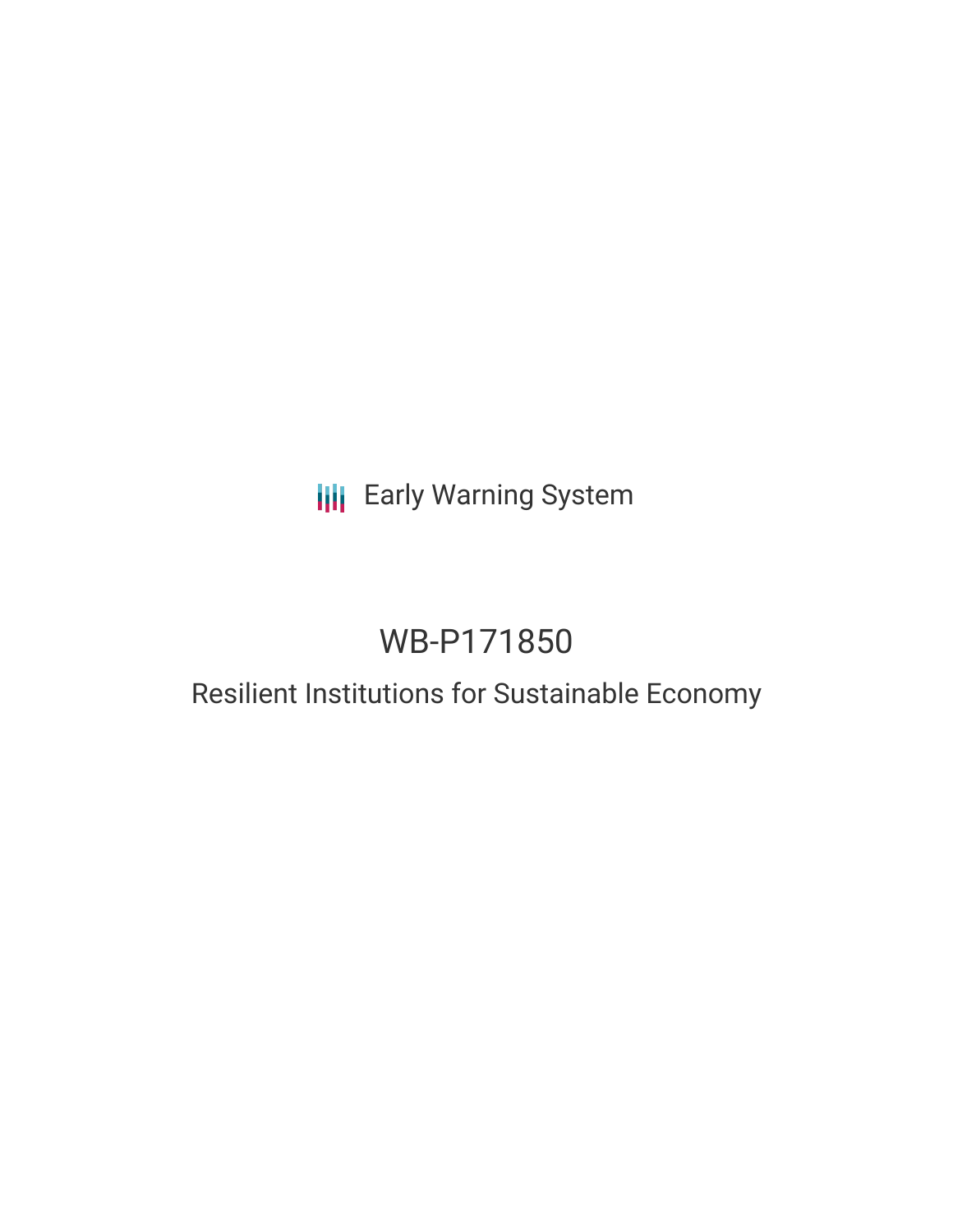

#### **Quick Facts**

| <b>Countries</b>               | Pakistan               |
|--------------------------------|------------------------|
| <b>Financial Institutions</b>  | World Bank (WB)        |
| <b>Status</b>                  | Proposed               |
| <b>Bank Risk Rating</b>        | U                      |
| <b>Borrower</b>                | Government of Pakistan |
| <b>Sectors</b>                 | Law and Government     |
| <b>Investment Type(s)</b>      | Loan                   |
| <b>Investment Amount (USD)</b> | \$500.00 million       |
| <b>Project Cost (USD)</b>      | \$500,00 million       |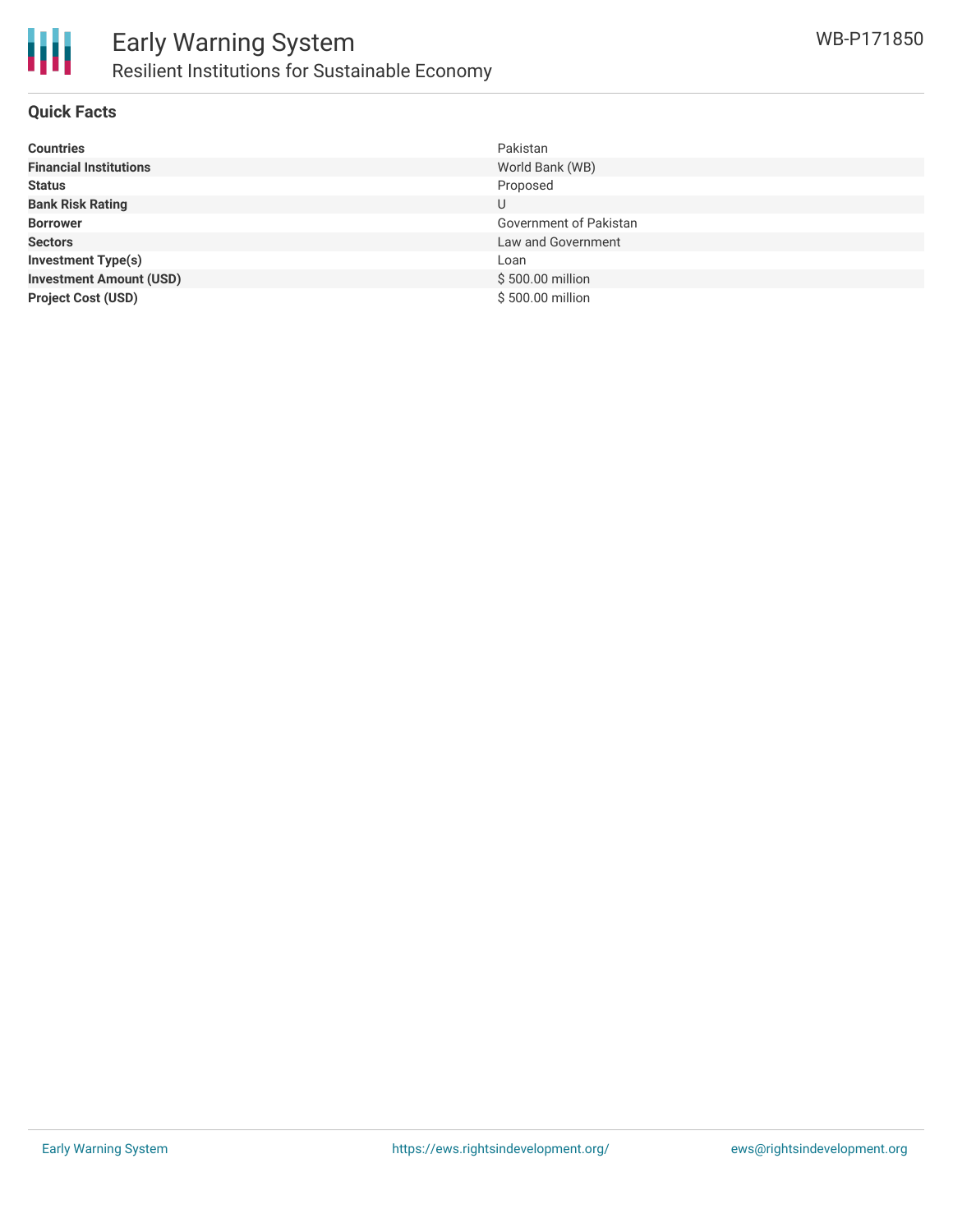

#### **Project Description**

According to the bank document, the project aims to "achieve its policy objectives through two pillars. First aims at enhancing the policy and institutional framework to improve fiscal management; and second aims at improving the regulatory framework tofoster growth and competitiveness. The first pillar aims to support reforms aimed at improving credibility of fiscal policy through effective establishing effective institutionsand intergovernmental coordination mechanisms, enhance debt transparency and management, broadening the tax base and reducing distortions in tax policy, improving the financial viability of the energy sector through resolution of circular debt, and reducethe fiscal burden on the budget and contingent liabilities arising from SOEs. The second pillar aims to support reforms to improve the regulatory framework to foster growth and competitiveness. Private investment is severely constrained due to the way GST is administered across the country, an opaque and overregulated business environment, a shallow financial sector, and significant anti-export bias of the national tariff policy.The government has put enhancing private investments and exports at the top of the economic transformation agenda. In this regard the government has committed to harmonizing the GST across the country, significantly improve the regulatory environment related to ease of doing business, implement policies for unlocking digital finance, and reduce the anti-export bias."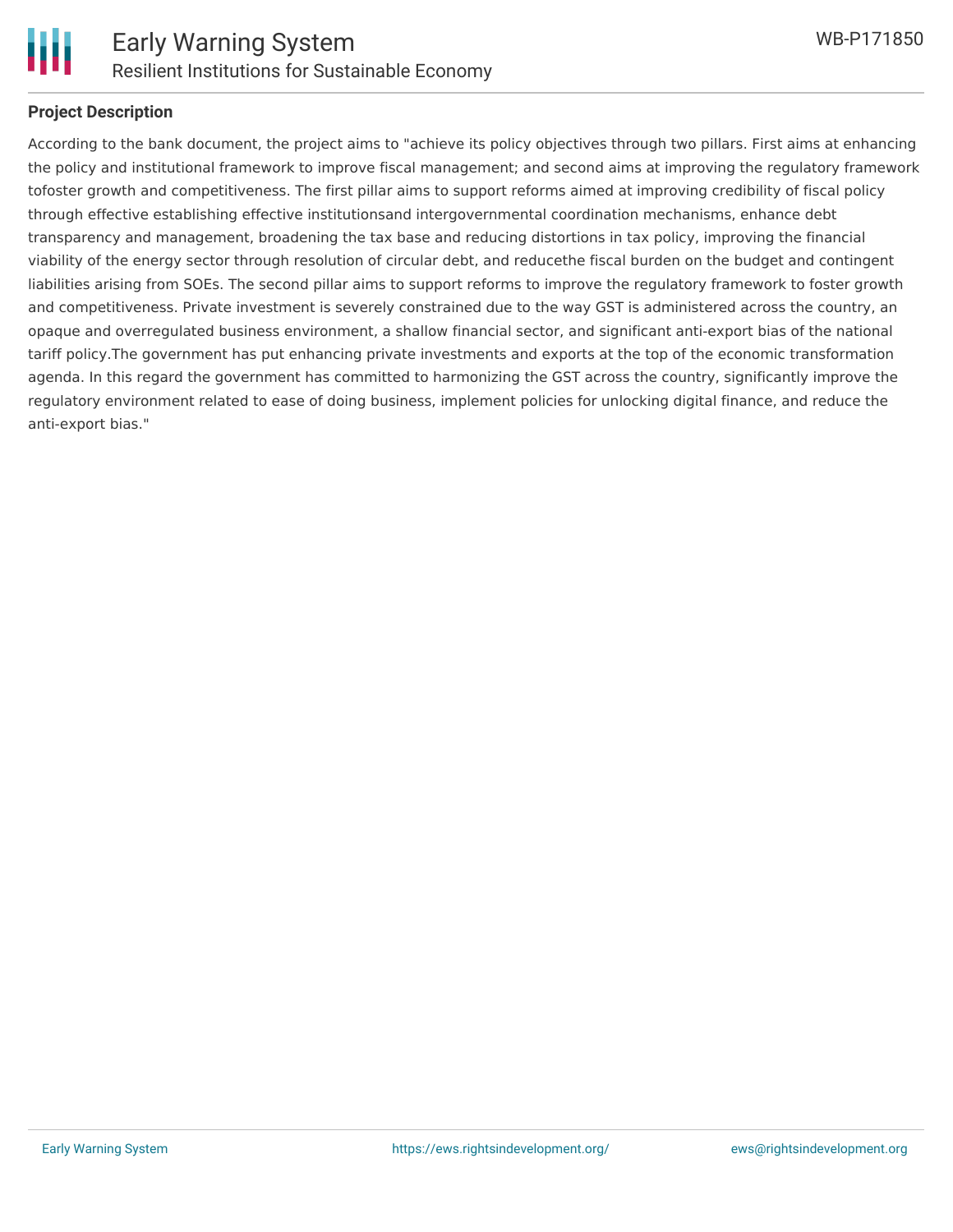

## Early Warning System Resilient Institutions for Sustainable Economy

### **Investment Description**

World Bank (WB)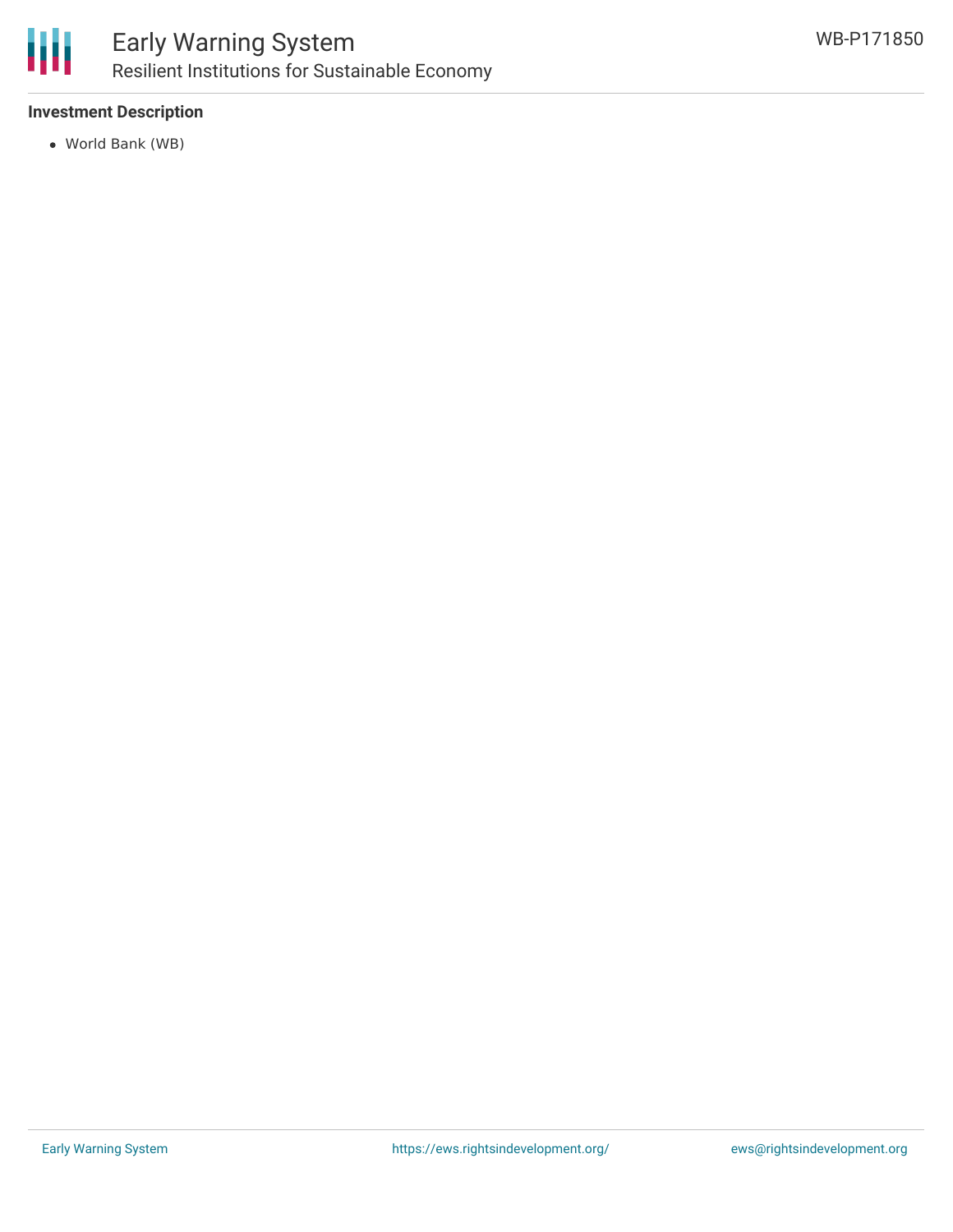

### **Contact Information**

World Bank Muhammad Waheed, Enrique Blanco Armas, Saiyed Shabih Ali Mohib Senior Economist

Borrower/Client/Recipient Economic Affairs Division Noor Ahmed, Secretary [secretary@ead.gov.pk](mailto:secretary@ead.gov.pk) Implementing Agencies

Finance Division, Ministry of Finance Kamran Ali Afzal, Additional Secretary [k.a.afzal@finance.gov.pk](mailto:k.a.afzal@finance.gov.pk)

#### **ACCOUNTABILITY MECHANISM OF WORLD BANK**

The World Bank Inspection Panel is the independent complaint mechanism and fact-finding body for people who believe they are likely to be, or have been, adversely affected by a World Bank-financed project. If you submit a complaint to the Inspection Panel, they may investigate to assess whether the World Bank is following its own policies and procedures for preventing harm to people or the environment. You can contact the Inspection Panel or submit a complaint by emailing ipanel@worldbank.org. You can learn more about the Inspection Panel and how to file a complaint at: <http://ewebapps.worldbank.org/apps/ip/Pages/Home.aspx> .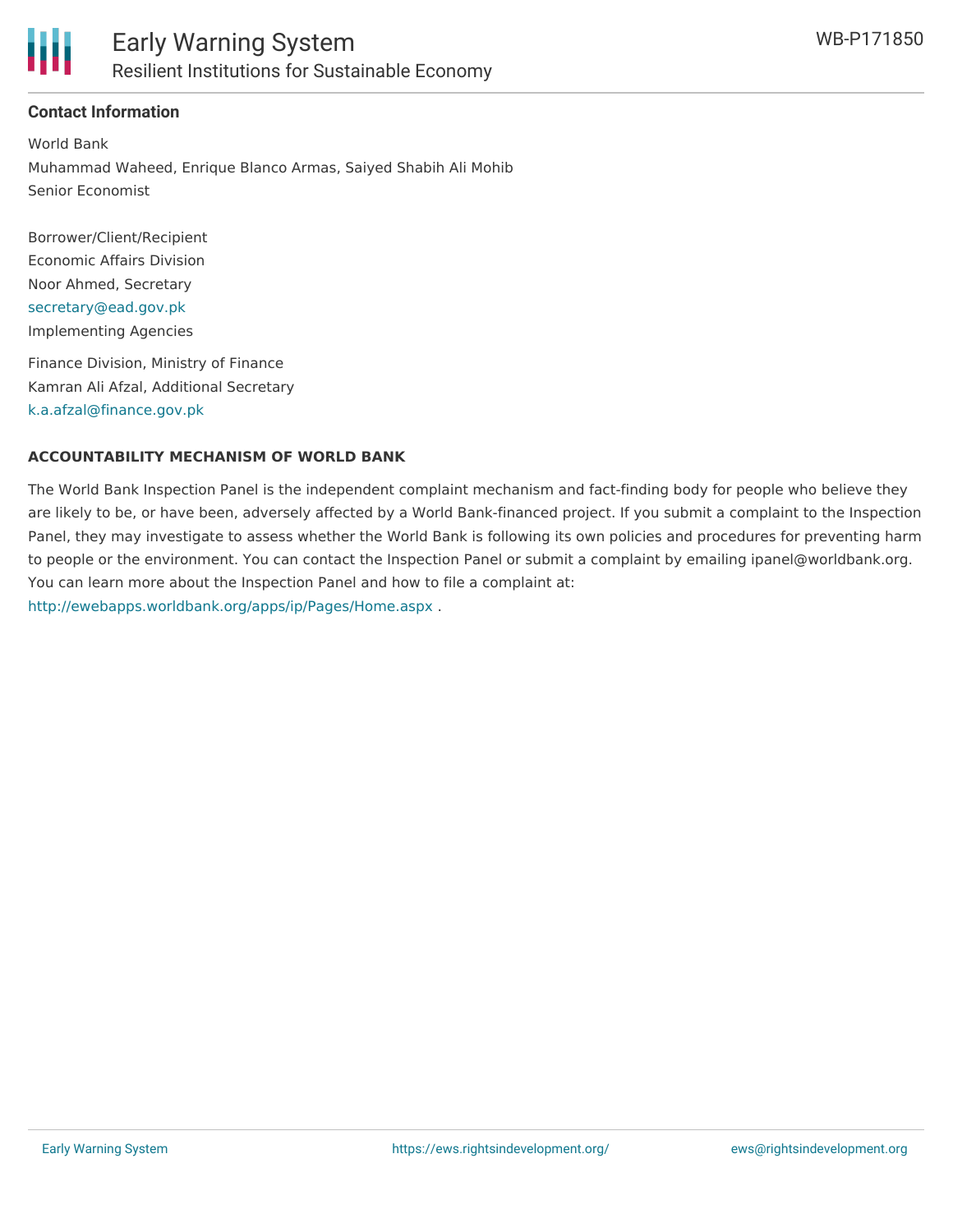

### Early Warning System Resilient Institutions for Sustainable Economy

#### **Bank Documents**

Concept Program Information Document (PID) - Resilient Institutions for [Sustainable](https://ewsdata.rightsindevelopment.org/files/documents/50/WB-P171850.pdf) Economy - P17185 [Original Source]